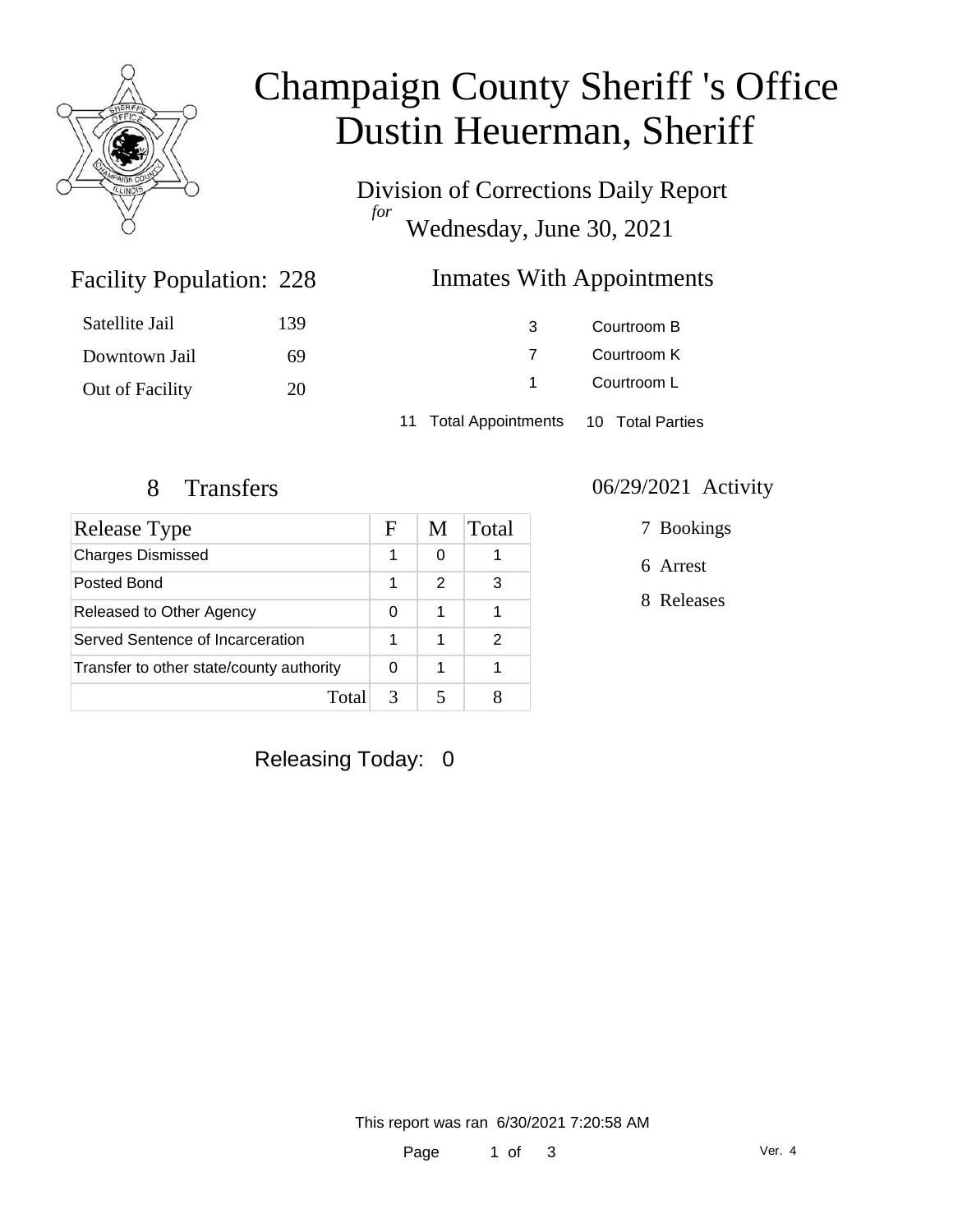

# Champaign County Sheriff 's Office Dustin Heuerman, Sheriff

Division of Corrections Daily Report *for* Wednesday, June 30, 2021

Custody Status Count

Civil Other 1

- Electronic Home Dentention 19
	- Felony Arraignment 7
		- Felony Other 4
	- Felony Pre-Sentence 6
		- Felony Pre-Trial 130
	- Felony Sentenced CCSO 3
	- Felony Sentenced IDOC 31
		- Hold Sentenced CCCC 1
		- Hold Sentenced IDOC 1
	- Misdemeanor Arraignment 2
		- Misdemeanor Pre-Trial 7
			- Petition to Revoke 5
			- Remanded to DHS 9
		- Traffic Sentenced CCSO 2
			- Total 228

This report was ran 6/30/2021 7:20:58 AM